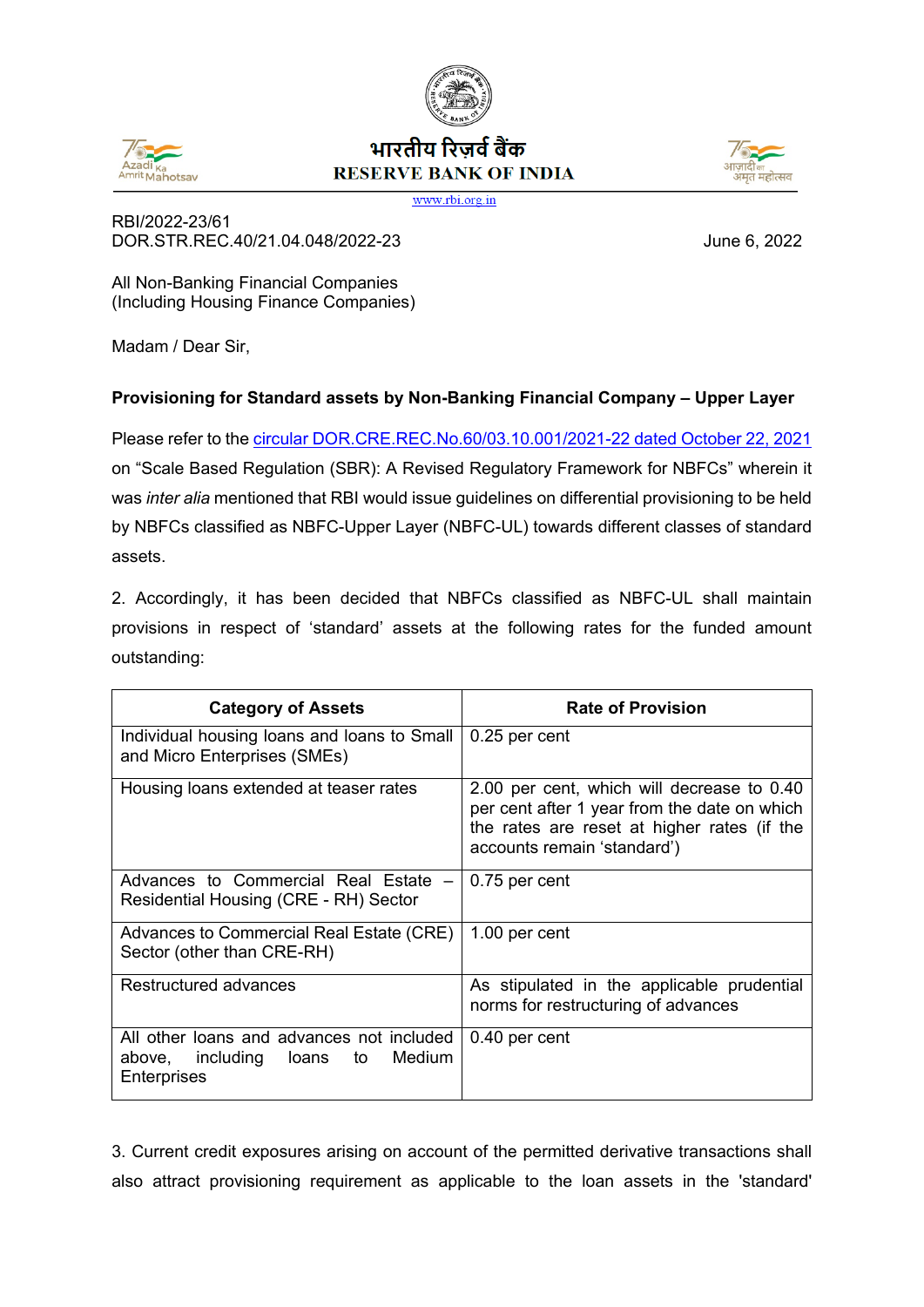category, of the concerned counterparties. All conditions applicable for treatment of the provisions for standard assets would also apply to the aforesaid provisions for permitted derivative transactions.

4. Since NBFCs with net worth of Rs. 250 crore or above are required to comply with Indian Accounting Standards (Ind AS) for the preparation of their financial statements, they shall continue to hold impairment allowances as required under Ind AS, subject to the prudential floor as prescribed under Paragraph 2 of the Annex to the [circular DOR](https://www.rbi.org.in/Scripts/NotificationUser.aspx?Id=11818&Mode=0)  [\(NBFC\).CC.PD.No.109/22.10.106/2019-20 dated March 13, 2020.](https://www.rbi.org.in/Scripts/NotificationUser.aspx?Id=11818&Mode=0) The above-mentioned provisions shall, however, be included in the computation of the prudential floor, but shall not be reckoned for calculating net NPAs.

5. For the purpose of these instructions, the following definitions / clarifications shall apply:

- a) The definition of the terms Micro Enterprises, Small Enterprises, and Medium Enterprises shall be as per the [circular FIDD.MSME & NFS.BC.No.3/06.02.31/2020-](https://www.rbi.org.in/Scripts/NotificationUser.aspx?Id=11934&Mode=0) [21 dated July 2, 2020](https://www.rbi.org.in/Scripts/NotificationUser.aspx?Id=11934&Mode=0) on 'Credit flow to Micro, Small and Medium Enterprises Sector' as updated from time to time.
- b) Commercial Real Estate (CRE) would consist of loans to builders/ developers/ others for creation/acquisition of commercial real estate (such as office building, retail space, multi-purpose commercial premises, multi- tenanted commercial premises, industrial or warehouse space, hotels, land acquisition, development and construction etc.) where the prospects for repayment, or recovery in case of default, would depend primarily on the cash flows generated by the asset by way of lease/rental payments, sale etc. Further, loans for third dwelling unit onwards to an individual will be treated as CRE exposure.
- c) Commercial Real Estate Residential Housing (CRE–RH) is a sub-category of CRE that consist of loans to builders/ developers for residential housing projects (except for captive consumption). Such projects should ordinarily not include non-residential commercial real estate. However integrated housing project comprising of some commercial spaces (e.g. shopping complex, school etc.) can also be specified under CRE-RH, provided that the commercial area in the residential housing project does not exceed 10 per cent of the total Floor Space Index (FSI) of the project. In case the FSI of the commercial area in the predominantly residential housing complex exceed the ceiling of 10 per cent, the entire loan should be classified as CRE and not CRE-RH.
- d) Housing loans extended at teaser rates shall mean housing loans having comparatively lower rates of interest in the first few years after which the rates of interest are reset at higher rates.